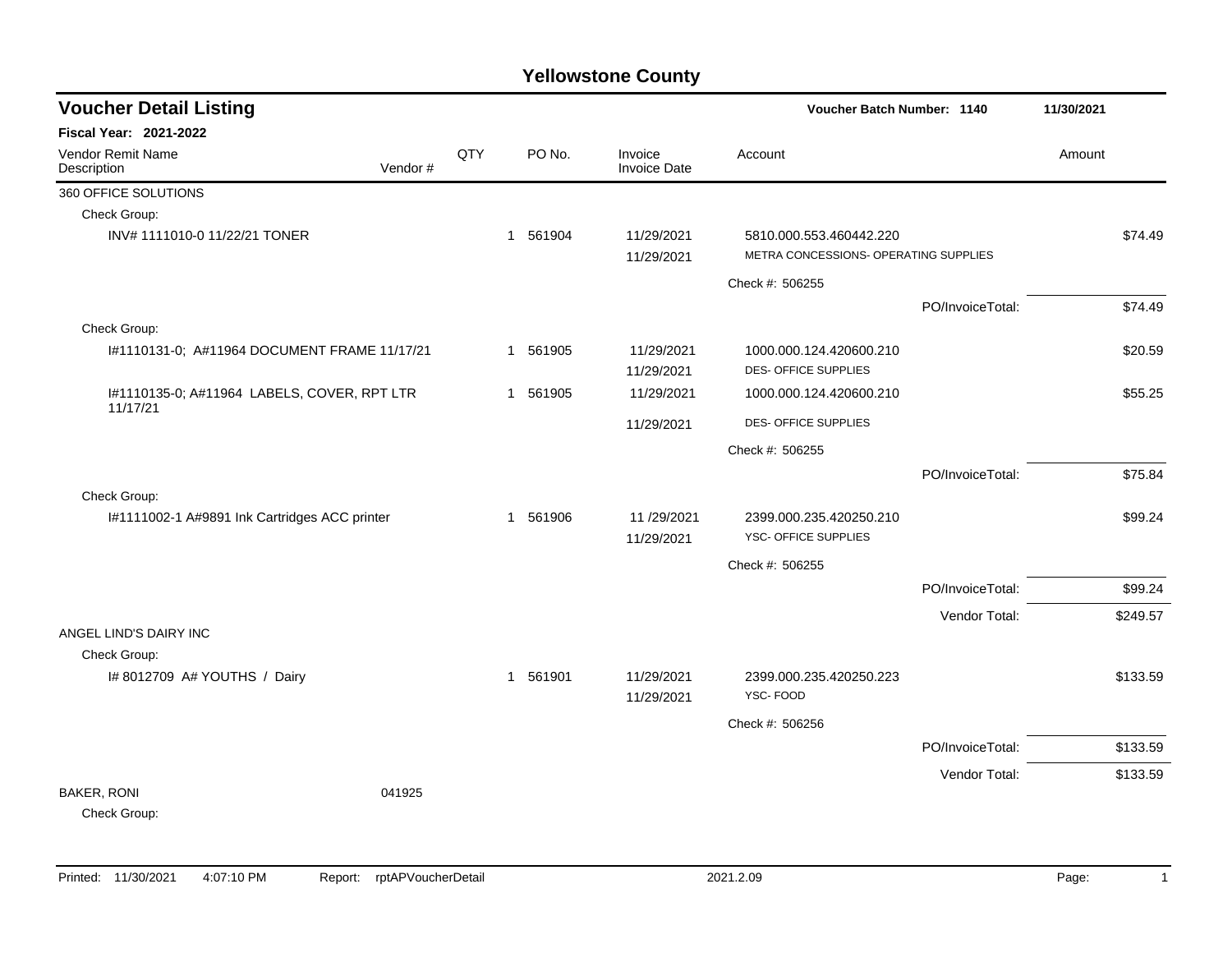| <b>Voucher Detail Listing</b>                      |     |          |                                |                                                           | Voucher Batch Number: 1140 |            |
|----------------------------------------------------|-----|----------|--------------------------------|-----------------------------------------------------------|----------------------------|------------|
| <b>Fiscal Year: 2021-2022</b>                      |     |          |                                |                                                           |                            |            |
| <b>Vendor Remit Name</b><br>Vendor#<br>Description | QTY | PO No.   | Invoice<br><b>Invoice Date</b> | Account                                                   |                            | Amount     |
| HOTEL ESP Conf SAVANNAH 10/22-29121 R.B.           |     | 1 561872 | 11/29/2021<br>11/29/2021       | 2290.000.410.450400.370<br><b>EXTENSION- TRAVEL</b>       |                            | \$177.20   |
| PER DIEM ESP Conf SAVANNAH 10/22-29/21 R.B.        |     | 1 561872 | 11/29/2021<br>11/29/2021       | 2290.000.410.450400.370<br><b>EXTENSION- TRAVEL</b>       |                            | \$110.00   |
| BAGGAGE/TAXI ESP Conf SAVANNAH 10/22-29/21 R.B.    |     | 1 561872 | 11/29/2021<br>11/29/2021       | 2290.000.410.450400.370<br><b>EXTENSION- TRAVEL</b>       |                            | \$171.40   |
|                                                    |     |          |                                | Check #: 506257                                           |                            |            |
|                                                    |     |          |                                |                                                           | PO/InvoiceTotal:           | \$458.60   |
|                                                    |     |          |                                |                                                           | Vendor Total:              | \$458.60   |
| <b>BIG IDEA COMPANY</b><br>041615<br>Check Group:  |     |          |                                |                                                           |                            |            |
| I#240149; Expand Zimmerman Park Parking Lot        |     | 1 561898 | 11/29/2021<br>11/29/2021       | 2210.000.405.460430.399<br>PARKS- OTHER CONTRACT SERVICES |                            | \$4,467.50 |
|                                                    |     |          |                                | Check #: 506258                                           |                            |            |
|                                                    |     |          |                                |                                                           | PO/InvoiceTotal:           | \$4,467.50 |
|                                                    |     |          |                                |                                                           | Vendor Total:              | \$4,467.50 |
| <b>CCSIU PETTY CASH</b>                            |     |          |                                |                                                           |                            |            |
| Check Group:<br>#10948-10961; 11/23/21             |     | 1 561889 | 11/26/2021                     | 2391.000.428.420140.202                                   |                            | \$6,691.57 |
|                                                    |     |          | 11/26/2021                     | LOCAL DRUG FORF- EXPENSE OF INVEST                        |                            |            |
|                                                    |     |          |                                | Check #: 506259                                           |                            |            |
|                                                    |     |          |                                |                                                           | PO/InvoiceTotal:           | \$6,691.57 |
|                                                    |     |          |                                |                                                           | Vendor Total:              | \$6,691.57 |
| GERAUD, LEA                                        |     |          |                                |                                                           |                            |            |
| Check Group:                                       |     |          |                                |                                                           |                            |            |
| VA BURIAL BENEFIT GARY S GERAUD 11/11/21           |     | 1 561915 | 11/29/2021<br>11/29/2021       | 1000.000.199.450200.396<br>MISC- FUNERAL EXPENSE/BURIALS  |                            | \$250.00   |
|                                                    |     |          |                                | Check #: 506260                                           |                            |            |
|                                                    |     |          |                                |                                                           | PO/InvoiceTotal:           | \$250.00   |
|                                                    |     |          |                                |                                                           | Vendor Total:              | \$250.00   |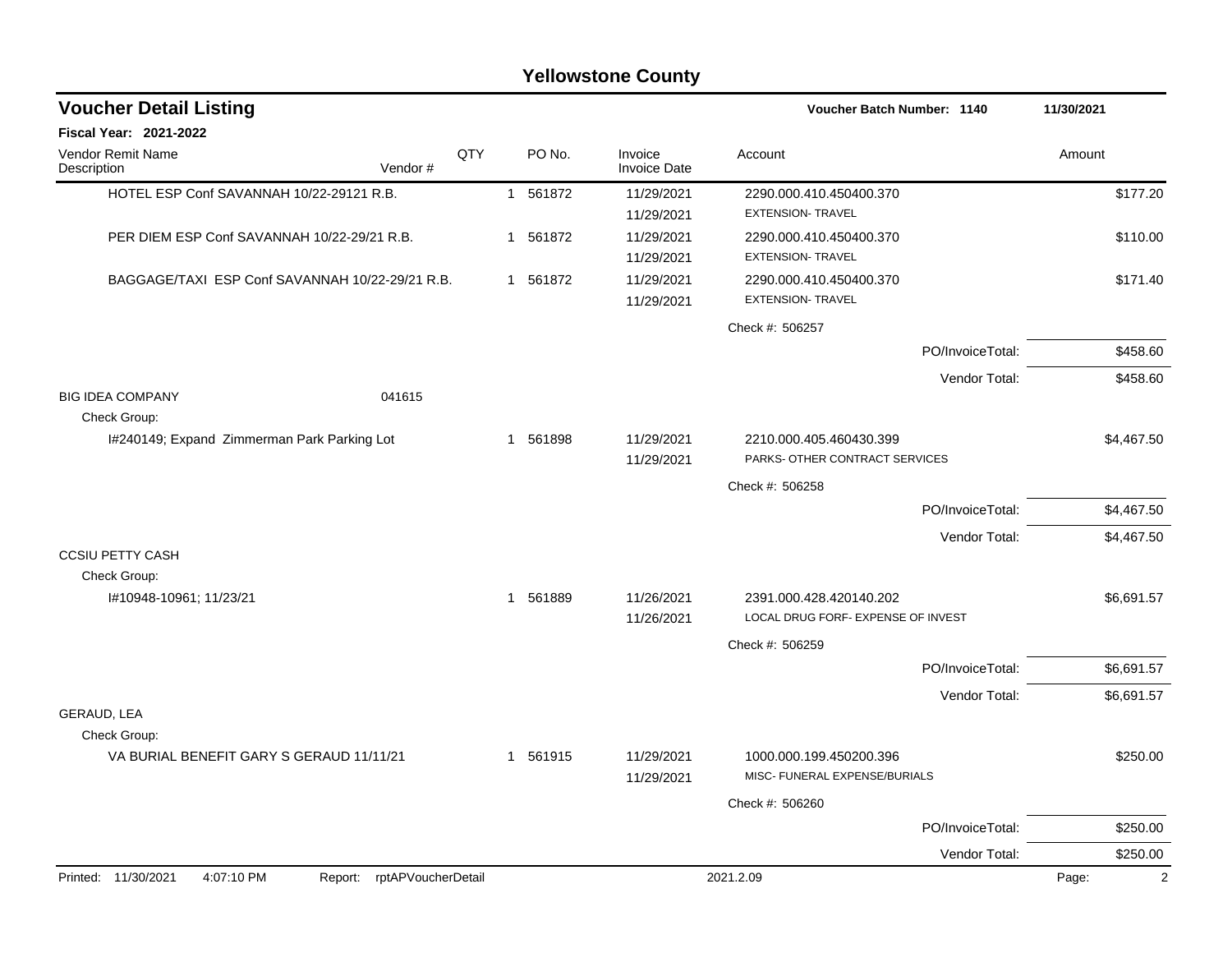| <b>Voucher Detail Listing</b>                                                   |         |     |             |                                |                                                                | Voucher Batch Number: 1140 |            |  |
|---------------------------------------------------------------------------------|---------|-----|-------------|--------------------------------|----------------------------------------------------------------|----------------------------|------------|--|
| <b>Fiscal Year: 2021-2022</b>                                                   |         |     |             |                                |                                                                |                            |            |  |
| Vendor Remit Name<br>Description                                                | Vendor# | QTY | PO No.      | Invoice<br><b>Invoice Date</b> | Account                                                        |                            | Amount     |  |
| <b>KLJ ENGINEERING LLC</b>                                                      |         |     |             |                                |                                                                |                            |            |  |
| Check Group:                                                                    |         |     |             |                                |                                                                |                            |            |  |
| #10161891 TEDD WATER/SEWER 11/22/21                                             |         |     | 1 561912    | 11/29/2021<br>11/29/2021       | 2310.000.246.470210.398<br>LOCKWOOD TEDD-VAR CONTRACT SERVICES |                            | \$1,813.00 |  |
|                                                                                 |         |     |             |                                | Check #: 506261                                                |                            |            |  |
|                                                                                 |         |     |             |                                |                                                                | PO/InvoiceTotal:           | \$1,813.00 |  |
|                                                                                 |         |     |             |                                |                                                                | Vendor Total:              | \$1,813.00 |  |
| LOVERIDGE, CHARLIE                                                              |         |     |             |                                |                                                                |                            |            |  |
| Check Group:                                                                    |         |     |             |                                |                                                                |                            |            |  |
| <b>FLIGHT REIMBURSEMENT - IAFE CONVENTION</b><br>11/27-12/2/21 SAN ANTONIO C.L. |         |     | 1 561910    | 11/29/2021                     | 5810.000.551.460442.370                                        |                            | \$571.40   |  |
|                                                                                 |         |     |             | 11/29/2021                     | METRA ADMIN-TRAVEL/MOVING                                      |                            |            |  |
|                                                                                 |         |     |             |                                | Check #: 506262                                                |                            |            |  |
|                                                                                 |         |     |             |                                |                                                                | PO/InvoiceTotal:           | \$571.40   |  |
|                                                                                 |         |     |             |                                |                                                                | Vendor Total:              | \$571.40   |  |
| <b>MASTERCARD D JONES</b>                                                       |         |     |             |                                |                                                                |                            |            |  |
| Check Group: D JONES                                                            |         |     |             |                                |                                                                |                            |            |  |
| A#4244 Economic Seminar 2022 - KB & JJ                                          |         |     | 1 561916    | 11/29/2021                     | 1000.000.111.410510.380                                        |                            | \$240.00   |  |
| <b>P-Card Payee:</b><br>MASTERCARD                                              |         |     |             | 11/29/2021                     | FINANCE-TRAINING                                               |                            |            |  |
| A#4244 Economic Seminar 2022 J Martin                                           |         |     | 1 561916    | 11/29/2021                     | 1000.000.102.410940.370                                        |                            | \$90.00    |  |
| MASTERCARD<br><b>P-Card Payee:</b>                                              |         |     |             | 11/29/2021                     | CLERK & REC- TRAVEL/MOVING                                     |                            |            |  |
| A#4244 Economic Seminar 2022 JO                                                 |         |     | 561916<br>1 | 11/29/2021                     | 1000.000.100.410100.380                                        |                            | \$90.00    |  |
| P-Card Payee:<br>MASTERCARD                                                     |         |     |             | 11/29/2021                     | <b>BOCC-TRAINING</b>                                           |                            |            |  |
| A#4244 Economic Seminar 2022 DJ                                                 |         |     | 561916<br>1 | 11/29/2021                     | 1000.000.100.410100.380                                        |                            | \$90.00    |  |
| P-Card Payee:<br>MASTERCARD                                                     |         |     |             | 11/29/2021                     | <b>BOCC-TRAINING</b>                                           |                            |            |  |
| A#4244 Economic Seminar 2022 DP                                                 |         |     | 561916<br>1 | 11/29/2021                     | 1000.000.100.410100.380                                        |                            | \$90.00    |  |
| MASTERCARD<br>P-Card Payee:                                                     |         |     |             | 11/29/2021                     | <b>BOCC-TRAINING</b>                                           |                            |            |  |
|                                                                                 |         |     |             |                                | Check #: 506274                                                |                            |            |  |
|                                                                                 |         |     |             |                                |                                                                | PO/InvoiceTotal:           | \$600.00   |  |
|                                                                                 |         |     |             |                                |                                                                | Vendor Total:              | \$600.00   |  |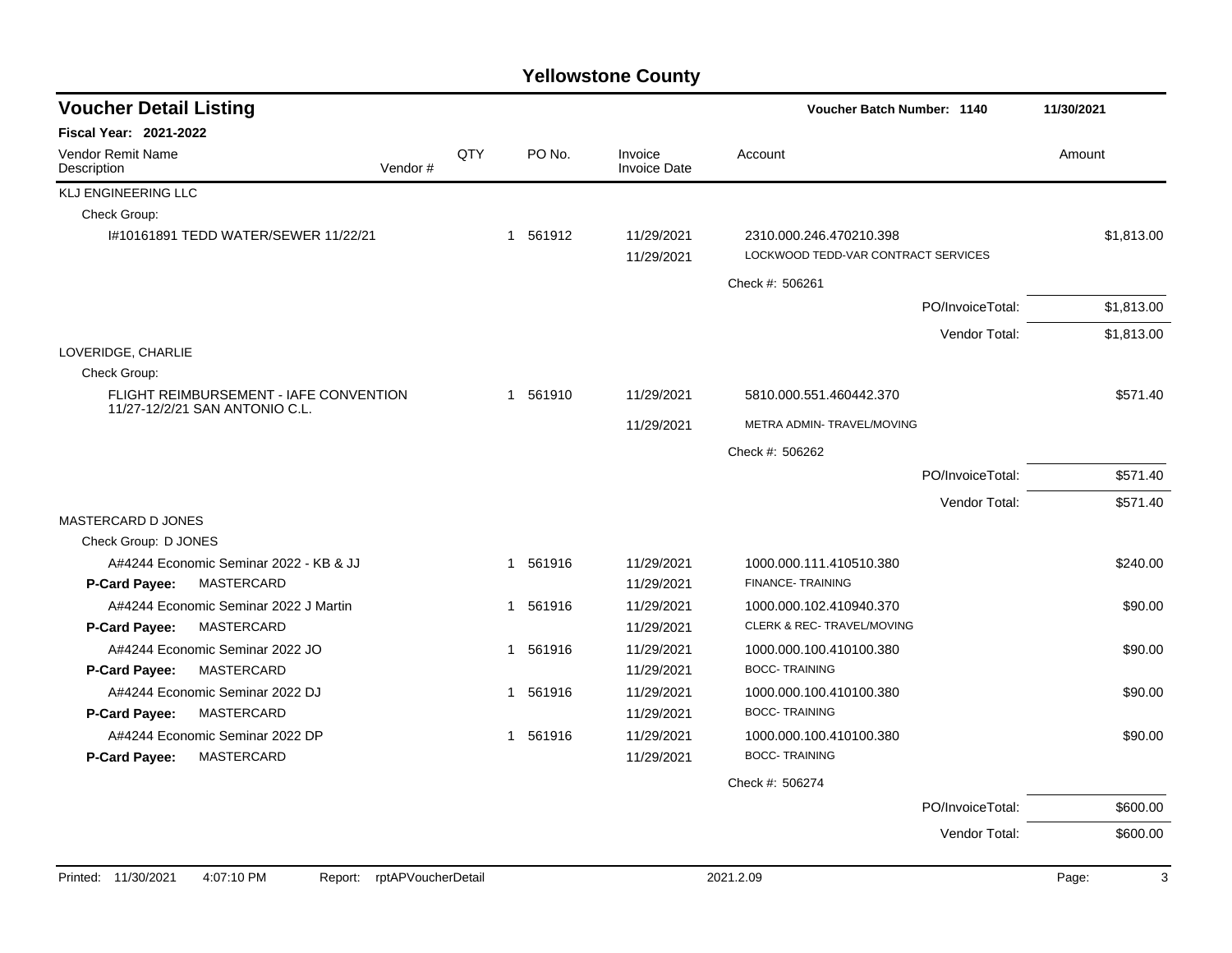| <b>Voucher Detail Listing</b>                                                               |     |          |                                | Voucher Batch Number: 1140                  | 11/30/2021                  |
|---------------------------------------------------------------------------------------------|-----|----------|--------------------------------|---------------------------------------------|-----------------------------|
| Fiscal Year: 2021-2022                                                                      |     |          |                                |                                             |                             |
| Vendor Remit Name<br>Description<br>Vendor#                                                 | QTY | PO No.   | Invoice<br><b>Invoice Date</b> | Account                                     | Amount                      |
| <b>MASTERCARD J MATTESON</b>                                                                |     |          |                                |                                             |                             |
| Check Group: J Matteson                                                                     |     |          |                                |                                             |                             |
| A#0290; Day Planner/Calendar - Amazon - J.J. A.U. &<br>C.K.                                 |     | 1 561894 | 11-29-21                       | 1000.000.111.410510.210                     | \$30.16                     |
| <b>P-Card Payee:</b><br>MASTERCARD                                                          |     |          | 11/29/2021                     | FINANCE- OFFICE SUPPLIES                    |                             |
| A#0290; CREDIT- Return Allera Chair (remaining balance<br>from 9/9/2021 credit of \$162.05) |     | 1 561894 | 11-29-21                       | 1000.000.111.410510.210                     | (\$162.05)                  |
| <b>P-Card Payee:</b><br>MASTERCARD                                                          |     |          | 11/29/2021                     | FINANCE- OFFICE SUPPLIES                    |                             |
| A#0290; GFOA Online Registration 11/4/21<br>P-Card Payee:<br>MASTERCARD                     |     | 1 561894 | 11-29-21<br>11/29/2021         | 1000.000.111.410510.380<br>FINANCE-TRAINING | \$135.00                    |
| A#0290; Hotel P.F. TAC Conference 10/25 - 10/29/21                                          |     | 1 561894 | 11-29-21                       | 1000.000.113.410540.370                     | \$452.96                    |
| <b>P-Card Payee:</b><br><b>MASTERCARD</b>                                                   |     |          | 11/29/2021                     | TREASURER-TRAVEL                            |                             |
|                                                                                             |     |          |                                | Check #: 506275                             |                             |
|                                                                                             |     |          |                                | PO/InvoiceTotal:                            | \$456.07                    |
|                                                                                             |     |          |                                |                                             | Vendor Total:<br>\$456.07   |
| <b>MASTERCARD J SEWARD</b>                                                                  |     |          |                                |                                             |                             |
| Check Group: J SEWARD                                                                       |     |          |                                |                                             |                             |
| A#3370 10/28/21 UNITED AIRLINES - IAFE<br><b>CONFERENCE CRAIG PETERSON</b>                  |     | 1 561903 | 11/29/2021                     | 5810.000.551.460442.370                     | \$834.40                    |
| <b>P-Card Payee:</b><br>MASTERCARD                                                          |     |          | 11/29/2021                     | METRA ADMIN- TRAVEL/MOVING                  |                             |
| A#3370 11/15/21 DELTA AIRLINES - VMS SCHOOL<br><b>CODY REITZ</b>                            |     | 1 561903 | 11/29/2021                     | 5810.000.551.460442.370                     | \$438.40                    |
| MASTERCARD<br><b>P-Card Payee:</b>                                                          |     |          | 11/29/2021                     | METRA ADMIN-TRAVEL/MOVING                   |                             |
| A#3370 11/15/21 ALLIANZ - TRAVEL INSURANCE FOR<br><b>CODY REITZ</b>                         |     | 1 561903 | 11/29/2021                     | 5810.000.551.460442.370                     | \$29.59                     |
| <b>P-Card Payee:</b><br>MASTERCARD                                                          |     |          | 11/29/2021                     | METRA ADMIN- TRAVEL/MOVING                  |                             |
|                                                                                             |     |          |                                | Check #: 506276                             |                             |
|                                                                                             |     |          |                                | PO/InvoiceTotal:                            | \$1,302.39                  |
|                                                                                             |     |          |                                |                                             | Vendor Total:<br>\$1,302.39 |
| <b>MASTERCARD K ODONNELL</b>                                                                |     |          |                                |                                             |                             |
| Check Group: K ODONNELL                                                                     |     |          |                                |                                             |                             |
| #8533; Fuel funeral Browning, MT                                                            |     | 1 561892 | 11/26/2021                     | 2300.000.132.420150.231                     | \$25.61                     |
| MASTERCARD<br>P-Card Payee:                                                                 |     |          | 11/26/2021                     | PATROL- GAS/OIL/GREASE                      |                             |
| rptAPVoucherDetail<br>Printed: 11/30/2021<br>4:07:10 PM<br>Report:                          |     |          |                                | 2021.2.09                                   | Page:<br>$\overline{4}$     |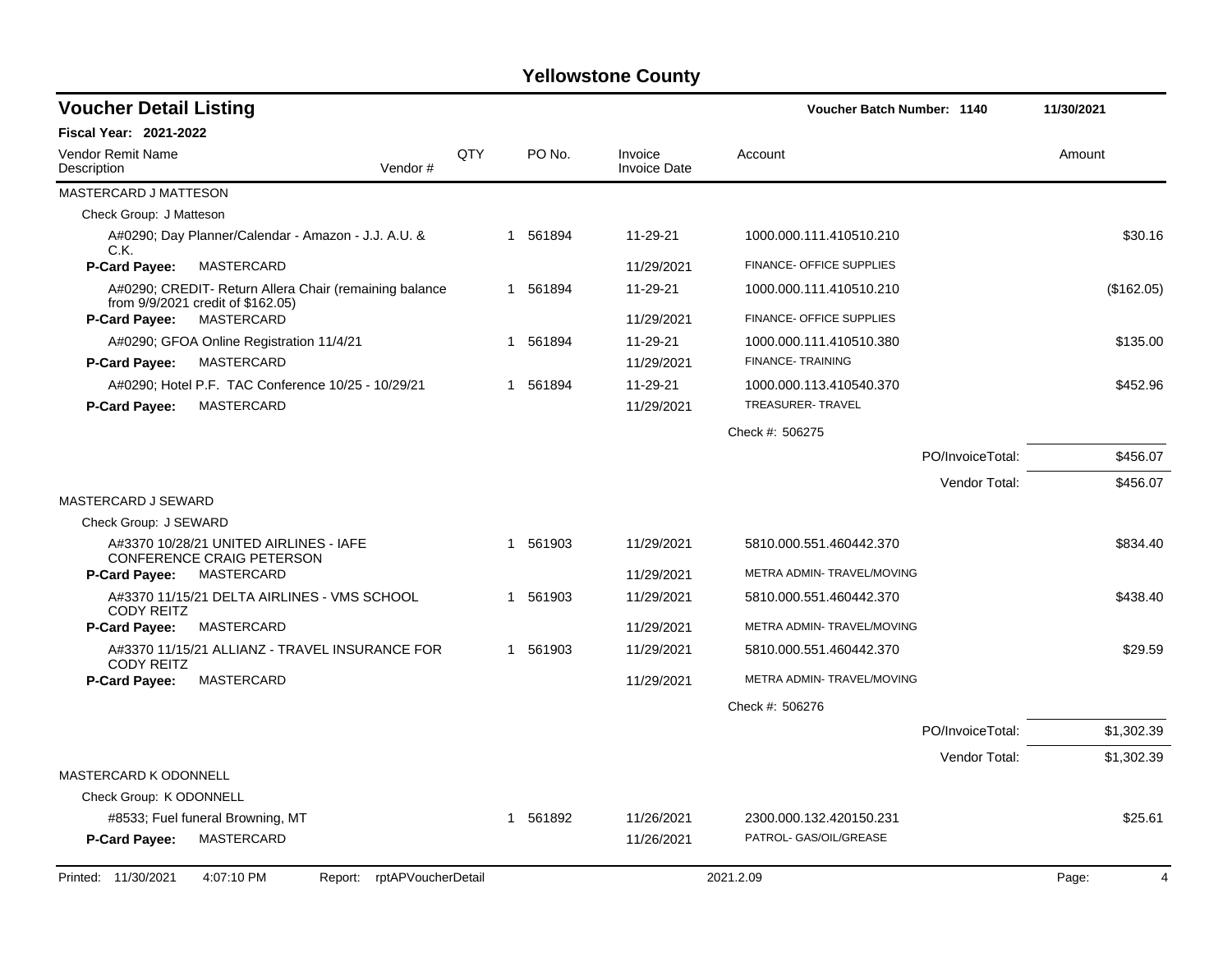| <b>Voucher Detail Listing</b><br><b>Voucher Batch Number: 1140</b>   |     | 11/30/2021             |                                |                                                  |          |
|----------------------------------------------------------------------|-----|------------------------|--------------------------------|--------------------------------------------------|----------|
| <b>Fiscal Year: 2021-2022</b>                                        |     |                        |                                |                                                  |          |
| <b>Vendor Remit Name</b><br>Vendor#<br>Description                   | QTY | PO No.                 | Invoice<br><b>Invoice Date</b> | Account                                          | Amount   |
| #8533; Fuel funeral Browning, MT                                     |     | 561892<br>$\mathbf{1}$ | 11/26/2021                     | 2300.000.132.420150.231                          | \$52.61  |
| MASTERCARD<br>P-Card Payee:                                          |     |                        | 11/26/2021                     | PATROL- GAS/OIL/GREASE                           |          |
| #8533; Lowes range maint. supplies                                   |     | 561892<br>1            | 11/26/2021                     | 2300.000.132.420155.362                          | \$102.12 |
| <b>MASTERCARD</b><br>P-Card Payee:                                   |     |                        | 11/26/2021                     | TRAINING FACILITY- MAINT & REPAIRS               |          |
| #8533; Amazon gas mask bags                                          |     | 561892<br>1            | 11/26/2021                     | 2300.000.132.420150.229                          | \$164.76 |
| <b>MASTERCARD</b><br>P-Card Payee:                                   |     |                        | 11/26/2021                     | PATROL- OTHER OPERATING SUPPLIES                 |          |
|                                                                      |     |                        |                                | Check #: 506277                                  |          |
|                                                                      |     |                        |                                | PO/InvoiceTotal:                                 | \$345.10 |
|                                                                      |     |                        |                                | Vendor Total:                                    | \$345.10 |
| <b>MASTERCARD M LINDER</b>                                           |     |                        |                                |                                                  |          |
| Check Group: M LINDER                                                |     |                        |                                |                                                  |          |
| #2462; AAA credit screening JC<br>P-Card Payee:<br>MASTERCARD        |     | 561884<br>1            | 11/26/2021<br>11/26/2021       | 2300.000.130.420110.380<br><b>ADMIN-TRAINING</b> | \$30.00  |
|                                                                      |     | 561884<br>1            | 11/26/2021                     | 2300.000.130.420110.380                          | \$30.00  |
| #2462; AAA credit screening DS<br><b>P-Card Payee:</b><br>MASTERCARD |     |                        | 11/26/2021                     | <b>ADMIN-TRAINING</b>                            |          |
| #2462; AAA credit screening KS                                       |     | 561884<br>1            | 11/26/2021                     | 2300.000.130.420110.380                          | \$30.00  |
| <b>MASTERCARD</b><br><b>P-Card Payee:</b>                            |     |                        | 11/26/2021                     | <b>ADMIN-TRAINING</b>                            |          |
| #2462; Amazon SD memory cards                                        |     | 561884<br>1            | 11/26/2021                     | 2300.000.132.420150.220                          | \$153.80 |
| <b>MASTERCARD</b><br><b>P-Card Payee:</b>                            |     |                        | 11/26/2021                     | PATROL- OPERATING SUPPLIES                       |          |
| #2462; AAA credit screening MC, KK                                   |     | 561884<br>1            | 11/26/2021                     | 2300.000.130.420110.380                          | \$60.00  |
| MASTERCARD<br><b>P-Card Payee:</b>                                   |     |                        | 11/26/2021                     | <b>ADMIN-TRAINING</b>                            |          |
| #2462; AAA credit screening TF                                       |     | 561884<br>1            | 11/26/2021                     | 2300.000.130.420110.380                          | \$30.00  |
| MASTERCARD<br><b>P-Card Payee:</b>                                   |     |                        | 11/26/2021                     | <b>ADMIN-TRAINING</b>                            |          |
| #2462; AAA credit screening MG                                       |     | 561884<br>1            | 11/26/2021                     | 2300.000.130.420110.380                          | \$30.00  |
| MASTERCARD<br><b>P-Card Payee:</b>                                   |     |                        | 11/26/2021                     | <b>ADMIN-TRAINING</b>                            |          |
| #2462; Aviation Specialties                                          |     | 561884<br>1            | 11/26/2021                     | 2916.000.132.420205.220                          | \$589.00 |
| MASTERCARD<br><b>P-Card Payee:</b>                                   |     |                        | 11/26/2021                     | JAG 2021 SH69                                    |          |
| #2462; Amazon radio holder                                           |     | 561884<br>1            | 11/26/2021                     | 2300.000.132.420150.220                          | \$59.99  |
| <b>P-Card Payee:</b><br>MASTERCARD                                   |     |                        | 11/26/2021                     | PATROL- OPERATING SUPPLIES                       |          |
| #2462; Fuel radio committee mtg. Helena ML                           |     | 561884<br>1            | 11/26/2021                     | 2300.000.130.420110.231                          | \$77.77  |
| MASTERCARD<br>P-Card Payee:                                          |     |                        | 11/26/2021                     | ADMIN- GAS/OIL/GREASE                            |          |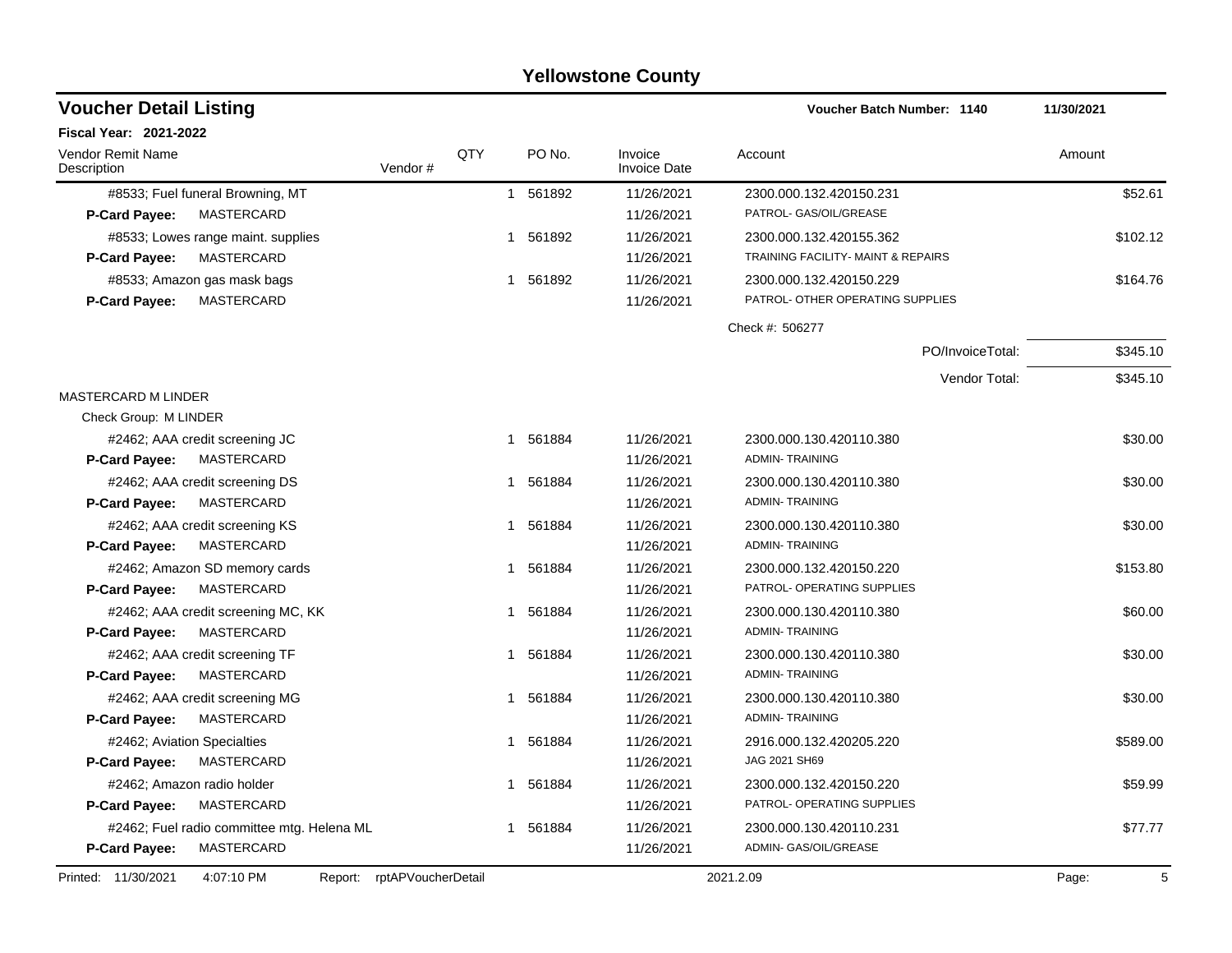| <b>Voucher Detail Listing</b>                                                   |                            |     |          |                                | <b>Voucher Batch Number: 1140</b>        | 11/30/2021 |
|---------------------------------------------------------------------------------|----------------------------|-----|----------|--------------------------------|------------------------------------------|------------|
| <b>Fiscal Year: 2021-2022</b>                                                   |                            |     |          |                                |                                          |            |
| Vendor Remit Name<br>Description                                                | Vendor#                    | QTY | PO No.   | Invoice<br><b>Invoice Date</b> | Account                                  | Amount     |
| #2462; Amazon radio holder                                                      |                            |     | 1 561884 | 11/26/2021                     | 2300.000.132.420150.220                  | \$30.33    |
| MASTERCARD<br><b>P-Card Payee:</b>                                              |                            |     |          | 11/26/2021                     | PATROL- OPERATING SUPPLIES               |            |
| #2462; Amazon CD sleeves, flash drives                                          |                            |     | 1 561884 | 11/26/2021                     | 2300.000.131.420140.202                  | \$168.40   |
| MASTERCARD<br><b>P-Card Payee:</b>                                              |                            |     |          | 11/26/2021                     | DETECTIVES- EXPENSE OF INVEST            |            |
|                                                                                 |                            |     |          |                                | Check #: 506278                          |            |
|                                                                                 |                            |     |          |                                | PO/InvoiceTotal:                         | \$1,289.29 |
|                                                                                 |                            |     |          |                                | Vendor Total:                            | \$1,289.29 |
| <b>MASTERCARD R MASSIE</b>                                                      |                            |     |          |                                |                                          |            |
| Check Group: R MASSIE                                                           |                            |     |          |                                |                                          |            |
| A#7471 10/27/21 IAFE - FAIR CONTEST                                             |                            |     | 1 561909 | 11/29/2021                     | 5810.000.557.460442.220                  | \$90.00    |
| MASTERCARD<br><b>P-Card Payee:</b>                                              |                            |     |          | 11/29/2021                     | METRA FAIR- OPERATING SUPPLIES           |            |
| A#7471 10/28/21 METRA BOX OFFICE - HARVEY SINGH<br><b>PURGATORY TICKETS</b>     |                            |     | 1 561909 | 11/29/2021                     | 5810.000.555.460442.336                  | \$597.00   |
| <b>P-Card Payee:</b><br>MASTERCARD                                              |                            |     |          | 11/29/2021                     | METRA MARKETING- PUBLIC RELATIONS        |            |
| A#7471 11/1/21 MAILCHIMP - MONTHLY CONTRACT<br><b>PAYMENT</b>                   |                            |     | 1 561909 | 11/29/2021                     | 5810.000.555.460442.368                  | \$430.00   |
| MASTERCARD<br><b>P-Card Payee:</b>                                              |                            |     |          | 11/29/2021                     | METRA MARKETING- SOFTWARE/HARDWARE MAINT |            |
| A#7471 11/2/21 MONTANA JACK'S REST LUNCH<br>W/BILL KENNEDY - FAIR DISCUSSION    |                            |     | 1 561909 | 11/29/2021                     | 5810.000.555.460442.336                  | \$37.59    |
| P-Card Payee:<br>MASTERCARD                                                     |                            |     |          | 11/29/2021                     | METRA MARKETING- PUBLIC RELATIONS        |            |
| A#7471 11/2/21 METRA BOX OFFICE - HARVEY SINGH<br>DREAMCHASER'S TICKETS         |                            |     | 1 561909 | 11/29/2021                     | 5810.000.555.460442.336                  | \$1,095.00 |
| MASTERCARD<br><b>P-Card Payee:</b>                                              |                            |     |          | 11/29/2021                     | METRA MARKETING- PUBLIC RELATIONS        |            |
| A#7471 11/4/21 METRA BOX OFFICE - HARVEY SINGH<br><b>DIERKS BENTLEY TICKETS</b> |                            |     | 1 561909 | 11/29/2021                     | 5810.000.555.460442.336                  | \$367.00   |
| MASTERCARD<br><b>P-Card Payee:</b>                                              |                            |     |          | 11/29/2021                     | METRA MARKETING- PUBLIC RELATIONS        |            |
| A#7471 11/4/21 METRA BOX OFFICE - HARVEY SINGH<br><b>DIERKS BENTLEY TICKETS</b> |                            |     | 1 561909 | 11/29/2021                     | 5810.000.555.460442.336                  | \$183.50   |
| MASTERCARD<br><b>P-Card Payee:</b>                                              |                            |     |          | 11/29/2021                     | METRA MARKETING- PUBLIC RELATIONS        |            |
| A#7471 11/3/21 IAFE BLGS CONVENTION - REFUND<br><b>FOR CANCELLATION</b>         |                            |     | 1 561909 | 11/29/2021                     | 5810.000.551.460442.370                  | (\$369.00) |
| <b>P-Card Payee:</b><br>MASTERCARD                                              |                            |     |          | 11/29/2021                     | METRA ADMIN- TRAVEL/MOVING               |            |
| A#7471 11/3/21 IAFE BLGS CONVENTION - REFUND<br>FOR CANCELLATION                |                            |     | 1 561909 | 11/29/2021                     | 5810.000.551.460442.370                  | (\$369.00) |
| MASTERCARD<br><b>P-Card Payee:</b>                                              |                            |     |          | 11/29/2021                     | METRA ADMIN-TRAVEL/MOVING                |            |
| 4:07:10 PM<br>Printed: 11/30/2021                                               | Report: rptAPVoucherDetail |     |          |                                | 2021.2.09                                | Page:<br>6 |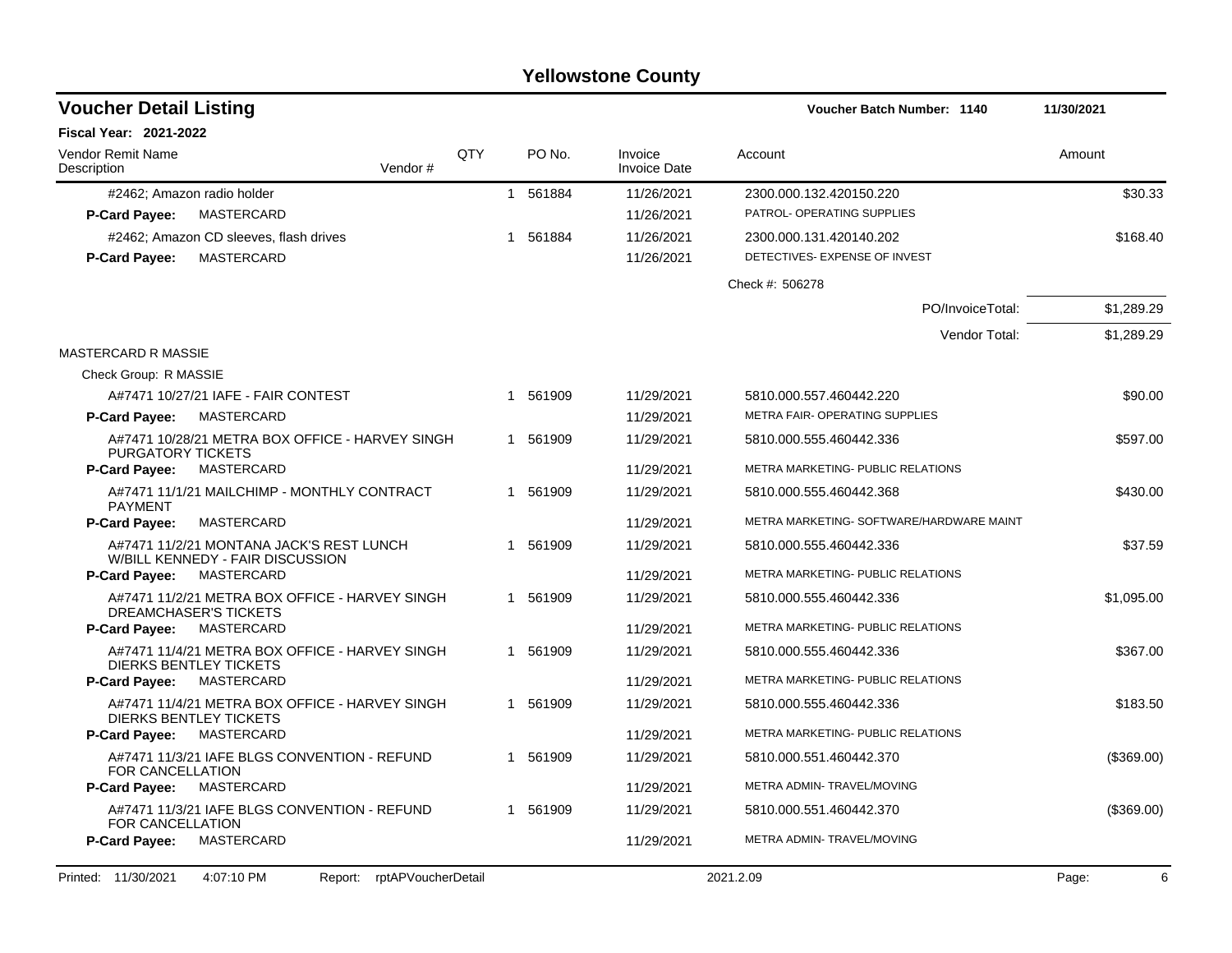| <b>Voucher Detail Listing</b>                                                       |         |     |          |                                | Voucher Batch Number: 1140                             | 11/30/2021 |
|-------------------------------------------------------------------------------------|---------|-----|----------|--------------------------------|--------------------------------------------------------|------------|
| <b>Fiscal Year: 2021-2022</b>                                                       |         |     |          |                                |                                                        |            |
| Vendor Remit Name<br>Description                                                    | Vendor# | QTY | PO No.   | Invoice<br><b>Invoice Date</b> | Account                                                | Amount     |
| A#7471 11/7/21 BILLINGS GAZETTE - MONTHLY<br><b>ADVERTISING</b>                     |         |     | 1 561909 | 11/29/2021                     | 5810.000.555.460442.337                                | \$5.00     |
| <b>P-Card Payee:</b><br>MASTERCARD                                                  |         |     |          | 11/29/2021                     | METRA MARKETING- PUBLICITY/ADVERTSING                  |            |
| A#7471 INV#INV00359844 11/6/21 ALCHEMER<br><b>MONTHLY LICENSE FEE</b>               |         |     | 1 561909 | 11/29/2021                     | 5810.000.555.460442.368                                | \$49.00    |
| MASTERCARD<br><b>P-Card Payee:</b>                                                  |         |     |          | 11/29/2021                     | METRA MARKETING- SOFTWARE/HARDWARE MAINT               |            |
| A#7471 11/8/21 DELTA TRAVEL REFUND IAFE SAN<br>ANTONIO CONF. 11/27-12/2/21 FOR R.M. |         |     | 1 561909 | 11/29/2021                     | 5810.000.551.460442.370                                | (\$788.80) |
| <b>P-Card Payee:</b><br>MASTERCARD                                                  |         |     |          | 11/29/2021                     | METRA ADMIN- TRAVEL/MOVING                             |            |
| A#7471 11/17/21 METRA BOX OFFICE - HARVEY SINGH<br><b>MORGAN WALLEN TICKETS</b>     |         |     | 1 561909 | 11/29/2021                     | 5810.000.555.460442.336                                | \$1,211.60 |
| MASTERCARD<br><b>P-Card Payee:</b>                                                  |         |     |          | 11/29/2021                     | METRA MARKETING- PUBLIC RELATIONS                      |            |
| A#7471 11/22/21 METRA BOX OFFICE - HARVEY SINGH<br>DIERKS BENTLEY TICKETS           |         |     | 1 561909 | 11/29/2021                     | 5810.000.555.460442.336                                | \$367.00   |
| MASTERCARD<br><b>P-Card Payee:</b>                                                  |         |     |          | 11/29/2021                     | METRA MARKETING- PUBLIC RELATIONS                      |            |
| A#7471 11/13 /21 ADOBE CREATIVE CLOUD MONTHLY<br><b>CHARGE</b>                      |         |     | 1 561909 | 11/29/2021                     | 5810.000.555.460442.368                                | \$52.99    |
| P-Card Payee:<br>MASTERCARD                                                         |         |     |          | 11/29/2021                     | METRA MARKETING- SOFTWARE/HARDWARE MAINT               |            |
| A#7471 INV# 14670513 11/17/21 BASECAMP MONTHLY<br><b>CONTRACT</b>                   |         |     | 1 561909 | 11/29/2021                     | 5810.000.555.460442.368                                | \$24.00    |
| P-Card Payee:<br>MASTERCARD                                                         |         |     |          | 11/29/2021                     | METRA MARKETING- SOFTWARE/HARDWARE MAINT               |            |
| A#7471 INV#1530625163 11/19/21 ADOBE CREATIVE<br><b>CLOUD APP</b>                   |         |     | 1 561909 | 11/29/2021                     | 5810.000.555.460442.368                                | \$52.99    |
| <b>P-Card Payee:</b><br>MASTERCARD                                                  |         |     |          | 11/29/2021                     | METRA MARKETING- SOFTWARE/HARDWARE MAINT               |            |
|                                                                                     |         |     |          |                                | Check #: 506279                                        |            |
|                                                                                     |         |     |          |                                | PO/InvoiceTotal:                                       | \$3,035.87 |
|                                                                                     |         |     |          |                                | Vendor Total:                                          | \$3,035.87 |
| MASTERCARD. B DUTCHER                                                               | 046464  |     |          |                                |                                                        |            |
| Check Group: B DUTCHER                                                              |         |     |          |                                |                                                        |            |
| A#5102 INV# 1514065055 10/26/21 ADOBE ACROBAT<br><b>MONTHLY SRVC FEE</b>            |         |     | 1 561896 | 11/29/2021                     | 5810.000.555.460442.368                                | \$14.99    |
| MASTERCARD<br><b>P-Card Payee:</b>                                                  |         |     |          | 11/29/2021                     | METRA MARKETING- SOFTWARE/HARDWARE MAINT               |            |
| A#5102 10/31/21 AUTHORIZE.NET MONTHLY CREDIT<br><b>CARD TRANSACTION FEES</b>        |         |     | 1 561896 | 11/29/2021                     | 5810.000.556.460442.398                                | \$649.90   |
| MASTERCARD<br><b>P-Card Payee:</b>                                                  |         |     |          | 11/29/2021                     | METRA ADMISSIONS- VARIABLE CONTRACT<br><b>SERVICES</b> |            |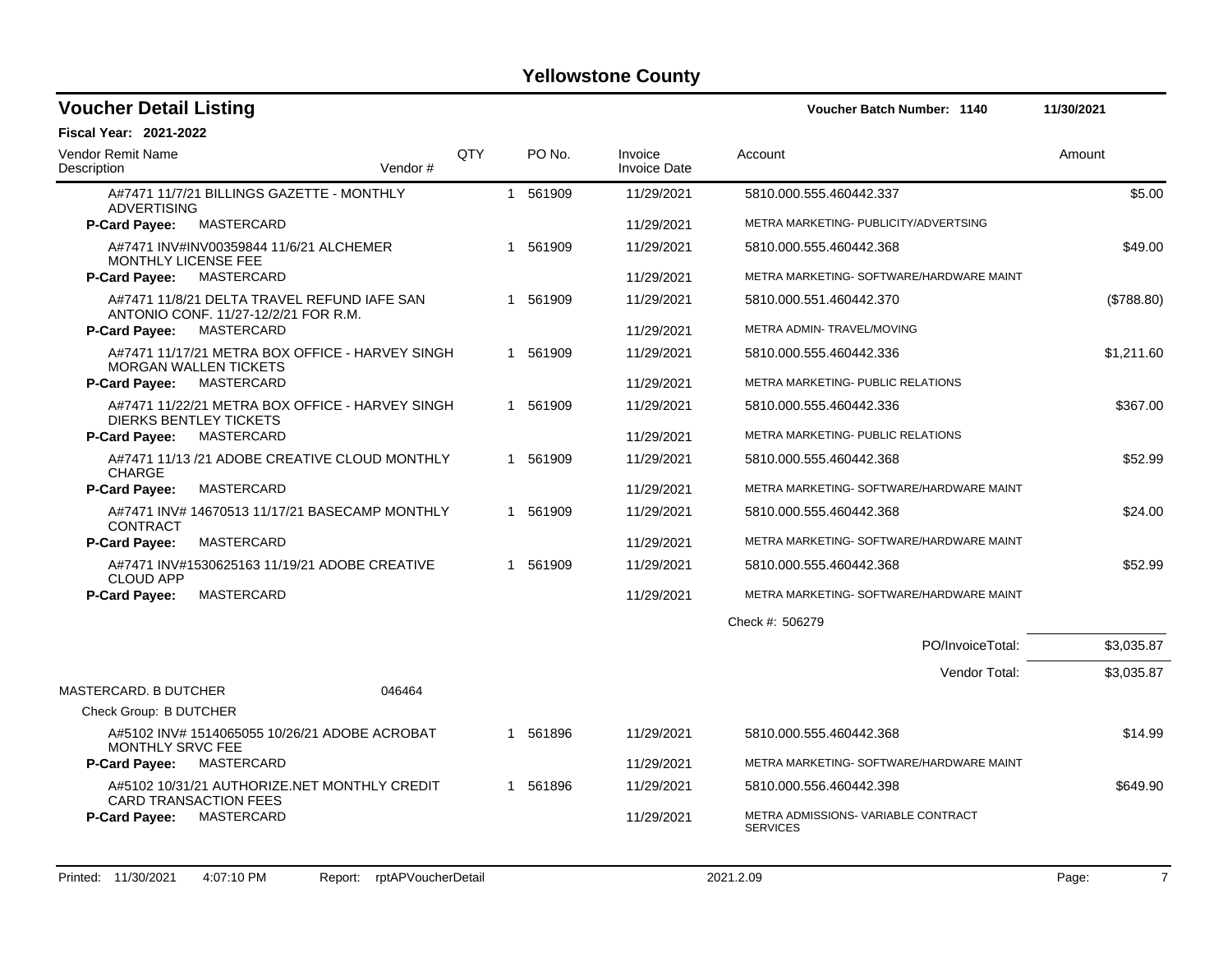| <b>Voucher Detail Listing</b>                                      |     |                       |                                | Voucher Batch Number: 1140                                    | 11/30/2021 |
|--------------------------------------------------------------------|-----|-----------------------|--------------------------------|---------------------------------------------------------------|------------|
| Fiscal Year: 2021-2022                                             |     |                       |                                |                                                               |            |
| Vendor Remit Name<br>Vendor#<br>Description                        | QTY | PO No.                | Invoice<br><b>Invoice Date</b> | Account                                                       | Amount     |
| A#5102 11/13/21 DISH - MONTHLY TV CHARGE                           |     | 1 561896              | 11/29/2021                     | 5810.000.552.460442.398                                       | \$257.04   |
| <b>MASTERCARD</b><br><b>P-Card Payee:</b>                          |     |                       | 11/29/2021                     | METRA FACILITIES- VARIABLE CONTRACT SERVICE                   |            |
|                                                                    |     |                       |                                | Check #: 506273                                               |            |
|                                                                    |     |                       |                                | PO/InvoiceTotal:                                              | \$921.93   |
|                                                                    |     |                       |                                | Vendor Total:                                                 | \$921.93   |
| PRIDE OF MONTANA INC                                               |     |                       |                                |                                                               |            |
| Check Group:                                                       |     |                       |                                |                                                               |            |
| 1#71196 BMO ADD'L CLEANING 10/2/21                                 |     | 1 561913              | 11/29/2021<br>11/29/2021       | 1000.000.145.411200.360<br>FACILITIES- REPAIR & MAINT SERVICE | \$1,130.00 |
| 1#71199 BMO ADD'L CLEANING 10/29/21                                |     | 1 561913              | 11/29/2021<br>11/29/2021       | 1000.000.145.411200.360<br>FACILITIES- REPAIR & MAINT SERVICE | \$840.00   |
|                                                                    |     |                       |                                | Check #: 506263                                               |            |
|                                                                    |     |                       |                                | PO/InvoiceTotal:                                              | \$1,970.00 |
|                                                                    |     |                       |                                | Vendor Total:                                                 | \$1,970.00 |
| REITZ, CODY                                                        |     |                       |                                |                                                               |            |
| Check Group:                                                       |     |                       |                                |                                                               |            |
| LUGGAGE VMS TRAINING TAMPA BAY 12/4-12/10 CR                       |     | 1 561900              | 11/29/2021                     | 5810.000.551.460442.370                                       | \$60.00    |
|                                                                    |     |                       | 11/29/2021                     | METRA ADMIN-TRAVEL/MOVING                                     |            |
| <b>TRANSPORTATION VMS TRAINING TAMPA BAY</b><br>12/4-12/10 CR      |     | 561900<br>$\mathbf 1$ | 11/29/2021                     | 5810.000.551.460442.370                                       | \$100.00   |
|                                                                    |     |                       | 11/29/2021                     | METRA ADMIN-TRAVEL/MOVING                                     |            |
| PER DIEM - VMS TRAINING TAMPA BAY 12/4-12/10 CR                    |     | 1 561900              | 11/29/2021                     | 5810.000.551.460442.370                                       | \$188.00   |
|                                                                    |     |                       | 11/29/2021                     | METRA ADMIN- TRAVEL/MOVING                                    |            |
|                                                                    |     |                       |                                | Check #: 506264                                               |            |
|                                                                    |     |                       |                                | PO/InvoiceTotal:                                              | \$348.00   |
|                                                                    |     |                       |                                | Vendor Total:                                                 | \$348.00   |
| <b>REPUBLIC SERVICES #892</b>                                      |     |                       |                                |                                                               |            |
| Check Group:                                                       |     |                       |                                |                                                               |            |
| A#3-0892-3481595 INV#0892-000970083 GARBAGE<br>FOR SEPT AND OCT    |     | 1 561907              | 11/29/21                       | 5810.000.552.460442.346                                       | \$6,082.67 |
|                                                                    |     |                       | 11/29/2021                     | METRA FACILITIES- GARBAGE                                     |            |
| 4:07:10 PM<br>rptAPVoucherDetail<br>Printed: 11/30/2021<br>Report: |     |                       |                                | 2021.2.09                                                     | Page:<br>8 |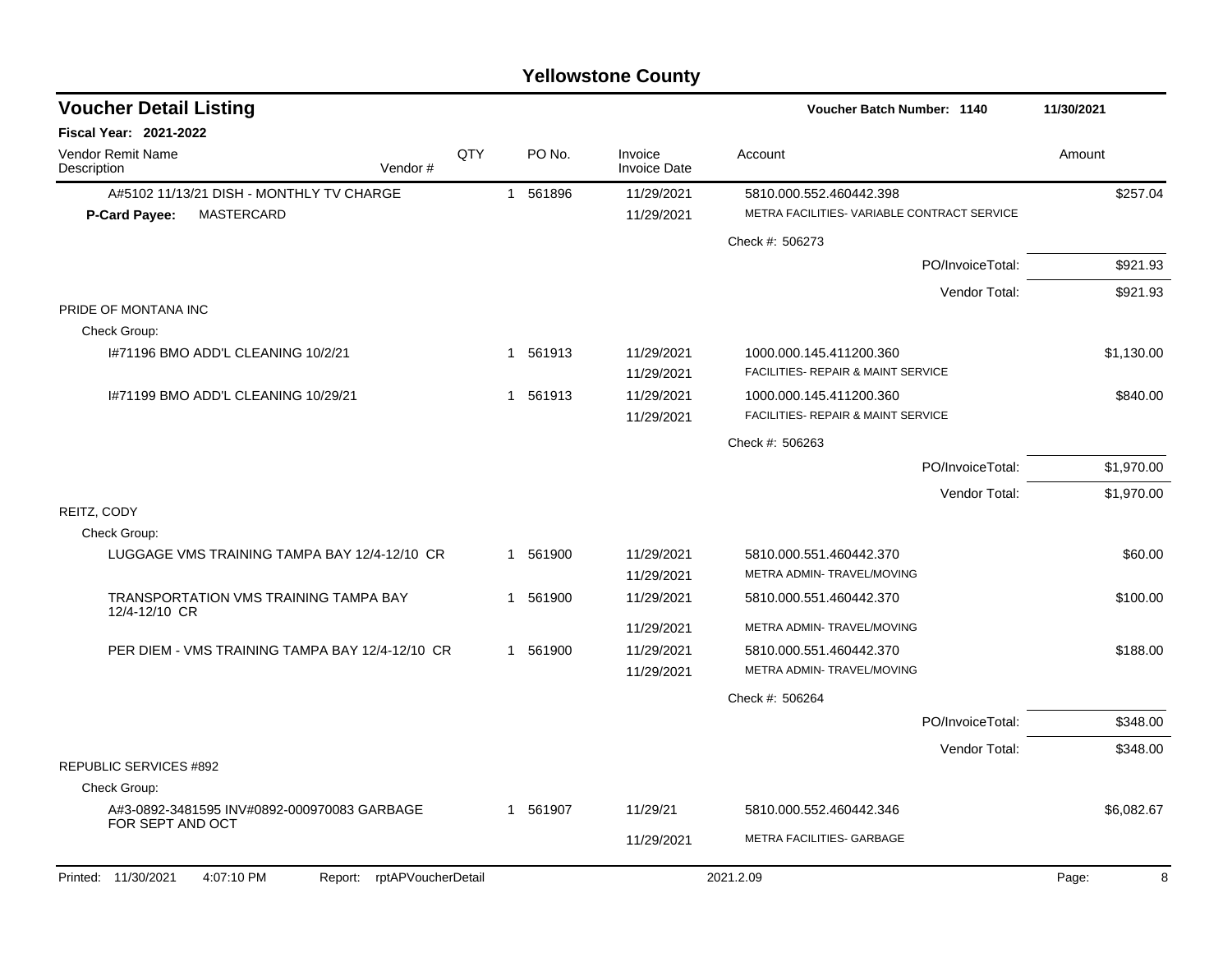| <b>Voucher Detail Listing</b>                                              |         |     |   |          |                                | Voucher Batch Number: 1140                          |                  | 11/30/2021  |
|----------------------------------------------------------------------------|---------|-----|---|----------|--------------------------------|-----------------------------------------------------|------------------|-------------|
| <b>Fiscal Year: 2021-2022</b>                                              |         |     |   |          |                                |                                                     |                  |             |
| <b>Vendor Remit Name</b><br>Description                                    | Vendor# | QTY |   | PO No.   | Invoice<br><b>Invoice Date</b> | Account                                             |                  | Amount      |
|                                                                            |         |     |   |          |                                | Check #: 506265                                     |                  |             |
|                                                                            |         |     |   |          |                                |                                                     | PO/InvoiceTotal: | \$6,082.67  |
| Check Group:                                                               |         |     |   |          |                                |                                                     |                  |             |
| A#3-0892-3478898- I#0892-957022; 11/18/21 Garbage<br>AUGUST, w/adjustments |         |     |   | 1 561908 | 11.29.21                       | 5810.000.552.460442.346                             |                  | \$8,449.31  |
|                                                                            |         |     |   |          | 11/29/2021                     | METRA FACILITIES- GARBAGE                           |                  |             |
| A#3-0892-3478898 I#0892-964195; 11/18/21 GARBAGE<br><b>SEPT</b>            |         |     |   | 1 561908 | 11.29.21                       | 5810.000.552.460442.346                             |                  | \$5,097.90  |
|                                                                            |         |     |   |          | 11/29/2021                     | METRA FACILITIES- GARBAGE                           |                  |             |
| A#3-0892-3478898 I#0892-970060; 11/18/21 GARBAGE<br><b>OCT</b>             |         |     | 1 | 561908   | 11.29.21                       | 5810.000.552.460442.346                             |                  | \$5,902.26  |
|                                                                            |         |     |   |          | 11/29/2021                     | METRA FACILITIES- GARBAGE                           |                  |             |
|                                                                            |         |     |   |          |                                | Check #: 506265                                     |                  |             |
|                                                                            |         |     |   |          |                                |                                                     | PO/InvoiceTotal: | \$19,449.47 |
|                                                                            |         |     |   |          |                                |                                                     | Vendor Total:    | \$25,532.14 |
| SPECTRUM.                                                                  |         |     |   |          |                                |                                                     |                  |             |
| Check Group:                                                               |         |     |   |          |                                |                                                     |                  |             |
| A#8313 20 001 0090588 Cable for ACC                                        |         |     |   | 1 561911 | 11/29/2021<br>11/29/2021       | 2399.000.235.420250.225<br>YSC- RECREATION SUPPLIES |                  | \$130.17    |
|                                                                            |         |     |   |          |                                | Check #: 506266                                     |                  |             |
|                                                                            |         |     |   |          |                                |                                                     | PO/InvoiceTotal: | \$130.17    |
|                                                                            |         |     |   |          |                                |                                                     | Vendor Total:    | \$130.17    |
| STARPLEX CORPORATION<br>Check Group:                                       | 042999  |     |   |          |                                |                                                     |                  |             |
| INV# 51225 10/7/2021 TEAM ROPING EVENT CLEAN                               |         |     |   | 1 561914 | 11/29/2021<br>11/29/2021       | 5810.000.554.460442.367<br>METRA EVENTS- JANITORIAL |                  | \$9,410.75  |
|                                                                            |         |     |   |          |                                |                                                     |                  |             |
|                                                                            |         |     |   |          |                                | Check #: 506267                                     |                  |             |
|                                                                            |         |     |   |          |                                |                                                     | PO/InvoiceTotal: | \$9,410.75  |
| STERLING COMPUTERS CORPORATION                                             |         |     |   |          |                                |                                                     | Vendor Total:    | \$9,410.75  |
| Check Group:                                                               |         |     |   |          |                                |                                                     |                  |             |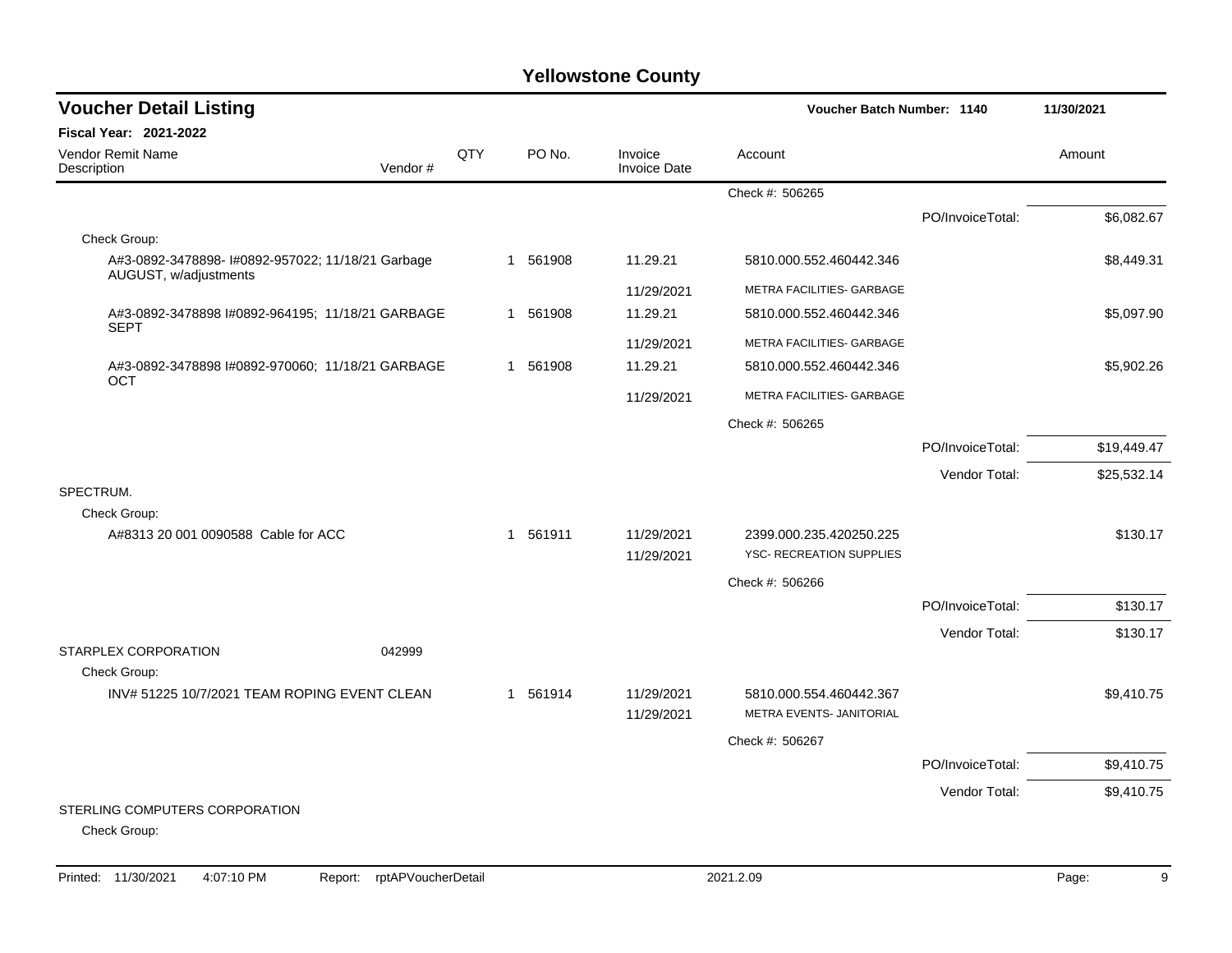|                                                     |                            |     |             | <b>Yellowstone County</b>      |                                                     |                  |             |
|-----------------------------------------------------|----------------------------|-----|-------------|--------------------------------|-----------------------------------------------------|------------------|-------------|
| <b>Voucher Detail Listing</b>                       |                            |     |             |                                | Voucher Batch Number: 1140                          |                  | 11/30/2021  |
| Fiscal Year: 2021-2022                              |                            |     |             |                                |                                                     |                  |             |
| Vendor Remit Name<br>Description                    | Vendor#                    | QTY | PO No.      | Invoice<br><b>Invoice Date</b> | Account                                             |                  | Amount      |
| I# 0109586; DELL 3520 XCTO BO MGR E.J.              |                            |     | 1 561893    | 11/29/2021                     | 5811.000.552.460442.220                             |                  | \$1,410.00  |
|                                                     |                            |     |             | 11/29/2021                     | FACILITIES- OPERATING SUPPLIES                      |                  |             |
|                                                     |                            |     |             |                                | Check #: 506268                                     |                  |             |
|                                                     |                            |     |             |                                |                                                     | PO/InvoiceTotal: | \$1,410.00  |
|                                                     |                            |     |             |                                |                                                     | Vendor Total:    | \$1,410.00  |
| TYLER-MCSHERRY, DARLA                               |                            |     |             |                                |                                                     |                  |             |
| Check Group:<br>NOVEMBER 2021 ADMIN                 |                            |     | 1 561902    | 11/29/2021                     | 2950.000.470.420190.397                             |                  | \$2,000.00  |
|                                                     |                            |     |             | 11/29/2021                     | DUI- FIXED CONTRACT SERVICES                        |                  |             |
|                                                     |                            |     |             |                                | Check #: 506269                                     |                  |             |
|                                                     |                            |     |             |                                |                                                     | PO/InvoiceTotal: | \$2,000.00  |
|                                                     |                            |     |             |                                |                                                     | Vendor Total:    | \$2,000.00  |
| US FOODS INC                                        | 002926                     |     |             |                                |                                                     |                  |             |
| Check Group:                                        |                            |     |             |                                |                                                     |                  |             |
| COVID Expense I#3286810 A#94194115 Bleach           |                            |     | 561895<br>1 | 11/29/2021<br>11/29/2021       | 2399.000.235.420250.224<br>YSC- JANITORIAL SUPPLIES |                  | \$15.88     |
| COVID Expense I#3286810 A#94194115 Bleach           |                            |     | 1 561895    | 11/29/2021                     | 2399.000.235.420250.221                             |                  | \$3.97      |
|                                                     |                            |     |             | 11/29/2021                     | YSC- FOOD SUPPLIES                                  |                  |             |
| I#3286810 A#94194115 Soap, Liners                   |                            |     | 1 561895    | 11/29/2021                     | 2399.000.235.420250.224                             |                  | \$84.10     |
|                                                     |                            |     |             | 11/29/2021                     | YSC- JANITORIAL SUPPLIES                            |                  |             |
| #3286810 A#94194115 Food                            |                            |     | 561895<br>1 | 11/29/2021                     | 2399.000.235.420250.223                             |                  | \$2,169.35  |
|                                                     |                            |     |             | 11/29/2021                     | YSC-FOOD                                            |                  |             |
|                                                     |                            |     |             |                                | Check #: 506270                                     |                  |             |
|                                                     |                            |     |             |                                |                                                     | PO/InvoiceTotal: | \$2,273.30  |
|                                                     |                            |     |             |                                |                                                     | Vendor Total:    | \$2,273.30  |
| WHITE HEATING & AIR CONDITIONING                    | 044943                     |     |             |                                |                                                     |                  |             |
| Check Group:<br>1#85956 TWO MOON AC REPAIR 10/13/21 |                            |     | 1 561899    | 11/29/2021                     | 2210.000.405.460430.230                             |                  | \$615.00    |
|                                                     |                            |     |             | 11/29/2021                     | PARKS- REPAIR & MAINT SUPPLIES                      |                  |             |
|                                                     |                            |     |             |                                | Check #: 506271                                     |                  |             |
|                                                     |                            |     |             |                                |                                                     |                  |             |
| Printed: 11/30/2021<br>4:07:10 PM                   | Report: rptAPVoucherDetail |     |             |                                | 2021.2.09                                           |                  | Page:<br>10 |